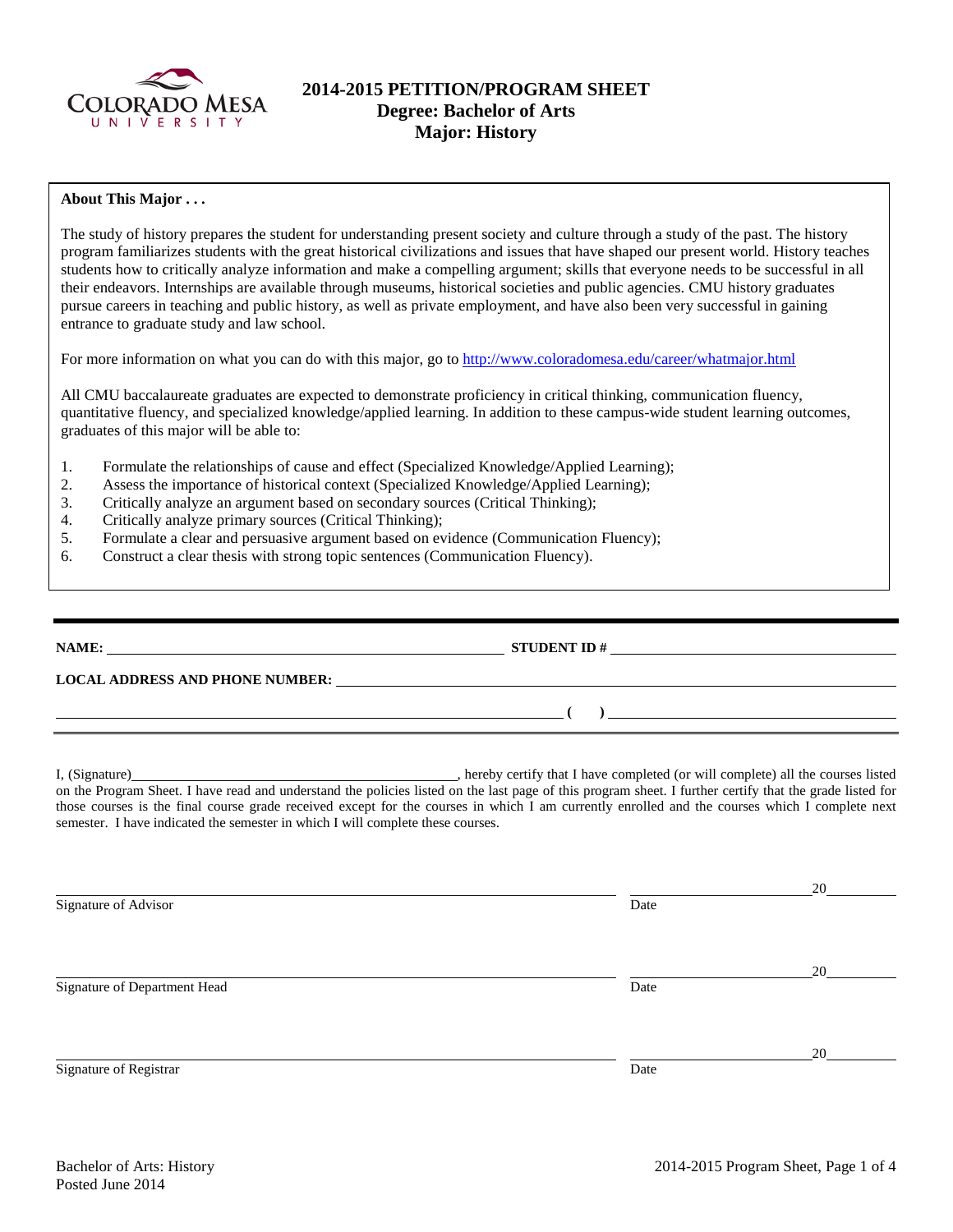#### **Students should work closely with a faculty advisor when selecting and scheduling courses prior to registration.**

Degree Requirements:

- 120 semester hours total (Students must complete a minimum of 30 of the last 60 hours of credit at CMU, with at least 15 semester hours in major discipline courses numbered 300 or higher).
- 40 upper division credits (A minimum of 15 taken at the 300-400 course levels within the major at CMU).
- Pre-collegiate courses (usually numbered below 100) cannot be used for graduation.
- 2.00 cumulative GPA or higher in all CMU coursework
- 2.00 cumulative GPA or higher in coursework toward the major content area
- A student must follow the CMU graduation requirements either from 1) the program sheet for the major in effect at the time the student officially declares a major; or 2) a program sheet for the major approved for a year subsequent to the year during which the student officially declares the major and is approved for the student by the department head. Because a program may have requirements specific to the degree, the student should check with the faculty advisor for additional criteria. It is the student's responsibility to be aware of, and follow, all requirements for the degree being pursued. Any exceptions or substitutions must be approved by the student's faculty advisor and Department Head.
- When filling out the program sheet a course can be used only once.
- See the "Undergraduate Graduation Requirements" in the catalog for additional graduation information.

**GENERAL EDUCATION REQUIREMENTS** (31 semester hours) See the current catalog for a list of courses that fulfill the requirements below. If a course is on the general education list of options and a requirement for your major, you must use it to fulfill the major requirement and make a different selection within the general education requirement.

| Course No Title                                                                                                                                  |   | Sem.hrs Grade Term/Trns |
|--------------------------------------------------------------------------------------------------------------------------------------------------|---|-------------------------|
| <b>English</b> (6 semester hours, must receive a grade of "C" or better and<br>must be completed by the time the student has 60 semester hours.) |   |                         |
| <b>ENGL 111 English Composition</b>                                                                                                              |   |                         |
| <b>ENGL 112 English Composition</b>                                                                                                              | 3 |                         |

**Math:** MATH 110 **or higher** (3 semester hours, must receive a grade of "C" or better, must be completed by the time the student has 60 semester hours.)  $MATH 1$ <sub>\_\_\_\_\_</sub> \_\_

\_\_\_\_\_\_ \_\_\_\_ \_\_\_\_\_\_\_\_\_\_\_\_\_\_\_\_\_\_\_\_\_\_\_\_ \_\_\_\_ \_\_\_\_\_ \_\_\_\_\_\_\_\_

\_\_\_\_\_\_ \_\_\_\_ \_\_\_\_\_\_\_\_\_\_\_\_\_\_\_\_\_\_\_\_\_\_\_\_ \_\_\_\_ \_\_\_\_\_ \_\_\_\_\_\_\_\_ \_\_\_\_\_\_ \_\_\_\_ \_\_\_\_\_\_\_\_\_\_\_\_\_\_\_\_\_\_\_\_\_\_\_\_ \_\_\_\_ \_\_\_\_\_ \_\_\_\_\_\_\_\_

**Humanities** (3 semester hours)

**Social and Behavioral Sciences** (6 semester hours)

**Natural Sciences** (7 semester hours, one course must include a lab)

| _______ |                                                                                                                                                                                                                                                                                                  | _____ |  |
|---------|--------------------------------------------------------------------------------------------------------------------------------------------------------------------------------------------------------------------------------------------------------------------------------------------------|-------|--|
|         |                                                                                                                                                                                                                                                                                                  |       |  |
|         | $\mathbf{L}$ and $\mathbf{L}$ and $\mathbf{L}$ and $\mathbf{L}$ and $\mathbf{L}$ and $\mathbf{L}$ and $\mathbf{L}$ and $\mathbf{L}$ and $\mathbf{L}$ and $\mathbf{L}$ and $\mathbf{L}$ and $\mathbf{L}$ and $\mathbf{L}$ and $\mathbf{L}$ and $\mathbf{L}$ and $\mathbf{L}$ and $\mathbf{L}$ and | _____ |  |

\_\_\_\_\_\_ \_\_\_\_ \_\_\_\_\_\_\_\_\_\_\_\_\_\_\_\_\_\_\_\_\_\_\_\_ \_\_\_\_ \_\_\_\_\_ \_\_\_\_\_\_\_\_

**History** (3 semester hours)

HIST 131\_ \_\_\_\_\_\_\_\_\_\_\_\_\_\_\_\_\_\_\_\_\_\_\_\_ \_\_\_\_ \_\_\_\_\_ \_\_\_\_\_\_\_\_

**Fine Arts** (3 semester hours)

Course No Title Sem.hrs Grade Term/Trns

## **OTHER LOWER DIVISION REQUIREMENTS (6 semester hours)**

|        | <b>Kinesiology</b> (3 semester hours) |  |
|--------|---------------------------------------|--|
|        | KINE 100 Health and Wellness          |  |
| KINA 1 |                                       |  |
| KINA 1 |                                       |  |

\_\_\_\_\_\_ \_\_\_\_ \_\_\_\_\_\_\_\_\_\_\_\_\_\_\_\_\_\_\_\_\_\_\_\_ \_\_\_\_ \_\_\_\_\_ \_\_\_\_\_\_\_\_

**Applied Studies** (3 semester hours)

**FOUNDATION COURSES** 6 semester hours) Two **consecutive**

classes in the **same** foreign language. Must receive a grade of "C" or better. FLAS 114 & 115 will **NOT** fulfill this requirement.

FLA\_\_ \_\_\_\_ \_\_\_\_\_\_\_\_\_\_\_\_\_\_\_\_\_\_\_\_\_\_\_\_ \_\_\_\_ \_\_\_\_\_ \_\_\_\_\_\_\_\_  $FLA$ <sub>\_\_\_</sub> \_\_\_

### **HISTORY MAJOR REQUIREMENTS**

( 51 semester hours)

**History Core** (18 semester hours) As part of the History core students are required to take HIST 101, 102, 132.

| HIST 101        | <b>Western Civilizations</b> |   |  |
|-----------------|------------------------------|---|--|
| <b>HIST 102</b> | <b>Western Civilizations</b> |   |  |
| HIST 132        | U.S. History                 | 3 |  |
| HIST 202        | Intro to Historical Research | 3 |  |
| HIST 394        | Junior Seminar in            |   |  |
|                 | Historiography               |   |  |
| <b>HIST 404</b> | Senior Seminar in Historical |   |  |
|                 | Research                     |   |  |
|                 |                              |   |  |

**History Electives** (21 Upper Division Semester Hours)

| European History: (6 semester hours) Choose two courses from the |  |  |
|------------------------------------------------------------------|--|--|
| Electives list on pg 3.                                          |  |  |
| HIST                                                             |  |  |
| HIST                                                             |  |  |

World History: (3 semester hours) Choose one course from the Electives list on pg 3. HIST \_\_\_\_ \_\_\_\_\_\_\_\_\_\_\_\_\_\_\_\_\_\_\_\_\_\_\_\_ 3 \_\_\_\_\_ \_\_\_\_\_\_\_\_

U.S. History: (6 semester hours) Choose two courses from the Electives list on pg 3.

| -- | ,我们也不会有什么?""我们的人,我们也不会有什么?""我们的人,我们也不会有什么?""我们的人,我们也不会有什么?""我们的人,我们也不会有什么?""我们的人 |  |  |
|----|----------------------------------------------------------------------------------|--|--|
|    |                                                                                  |  |  |

Topical History: (6 semester hours) Choose two courses from the Electives list on pg 3.

| --  |  |  |  |
|-----|--|--|--|
| --- |  |  |  |

**History Specialization** (12 semester hours) Choose four additional Upper Division History courses selected from European, U.S., World or

|  | Topical History: |
|--|------------------|

| roprear ringtory. |  |  |
|-------------------|--|--|
| HIST              |  |  |
| HIST              |  |  |
| HIST              |  |  |
|                   |  |  |
|                   |  |  |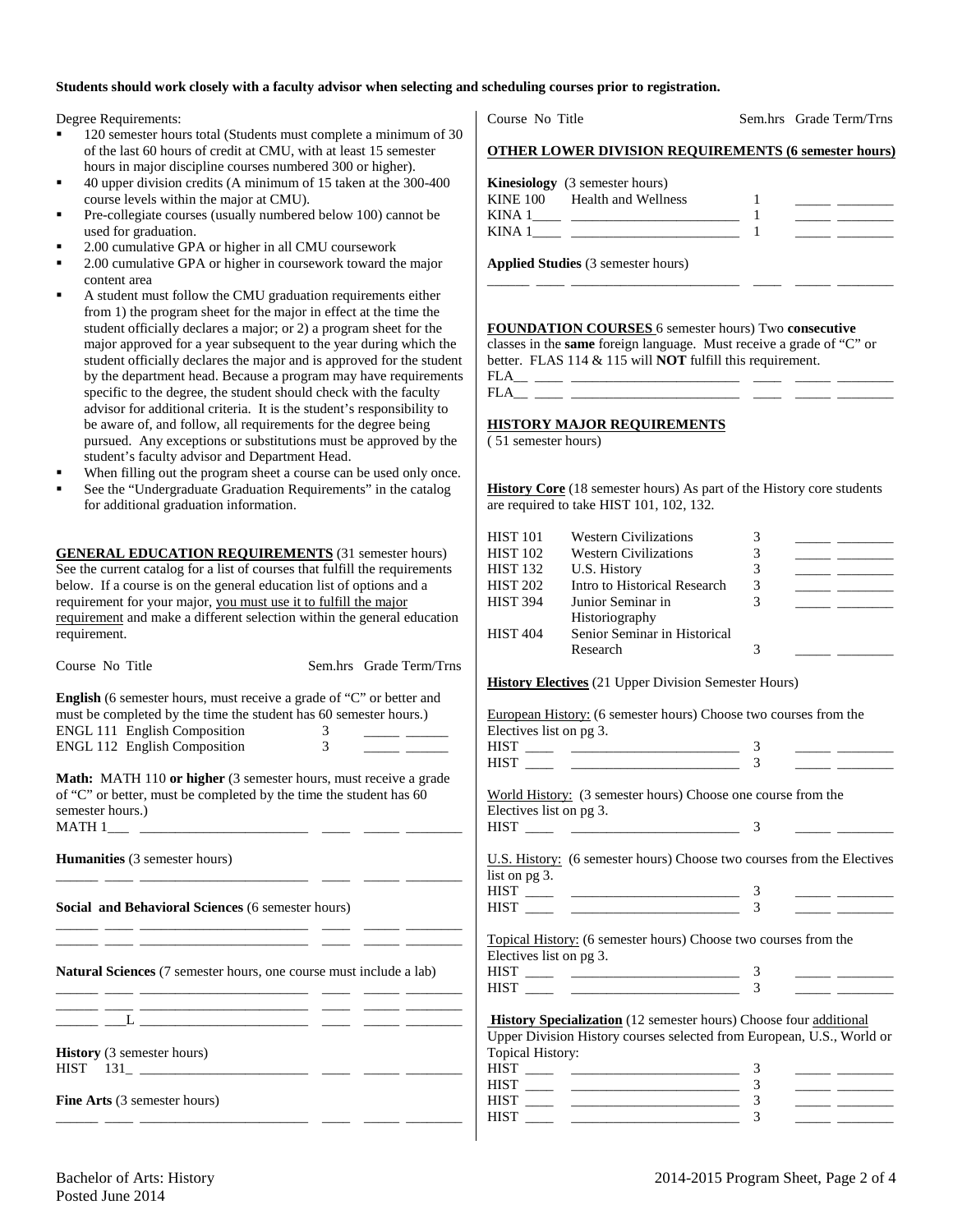Course No Title Sem.hrs GradeTerm/Trns

**Electives** (All college level courses appearing on your final transcript, **not listed above** that will bring your total semester hours to 120 hours.) (29 semester hours; 4 hours of upper division will be needed.)

\_\_\_\_\_\_ \_\_\_\_ \_\_\_\_\_\_\_\_\_\_\_\_\_\_\_\_\_\_\_\_\_\_\_\_ \_\_\_\_ \_\_\_\_\_ \_\_\_\_\_\_\_\_ \_\_\_\_\_\_ \_\_\_\_ \_\_\_\_\_\_\_\_\_\_\_\_\_\_\_\_\_\_\_\_\_\_\_\_ \_\_\_\_ \_\_\_\_\_ \_\_\_\_\_\_\_\_

**History Electives** (21 Upper Division Semester Hours)

HIST 300 History of England to 1660 (3) HIST 305 The Old South (3) HIST 301 History of Modern Britain (3) HIST 302 History of Modern France (3) HIST 342 The Early American Republic (3) HIST 303 History of Modern Germany (3) HIST 344 The Age of Industry in America (3) HIST 330 History of 19<sup>th</sup> Century Europe (3) HIST 346 The 1950's and 1960's (3) HIST 330 History of  $19<sup>th</sup>$  Century Europe (3)<br>HIST 331 The  $20<sup>th</sup>$  Century (3) HIST 350 Renaissance and Reformation (3) HIST 360 Medieval Europe (3) HIST 371 20<sup>th</sup> Century U.S. Women's History (3) HIST 400 The Soviet Union and Eastern Europe (3) HIST 415 Colonial America (3) HIST 400 The Soviet Union and Eastern Europe (3) HIST 430 The Ancient Mediterranean World (3) HIST 445 The Holocaust (3) HIST 450 European History and Film (3) HIST 416 The American Revolution (3)

One Course in **World** History. Select from: HIST 306 History of South and Southeast Asia (3) Two courses in **Topical** History. Select from: HIST 310 Latin American Civilization (3) HIST 333 The International History of the Cold War (3) HIST 315 American Indian History (3) HIST 334 History of the British Empire (3) HIST 340 History of the Middle East (3) HIST 316 American Slavery (3)

HIST 403 East Asia and the Modern World (3) HIST 332 History of Modern Warfare (3)<br>HIST 406 History of the African Continent (3) HIST 355 Ancient and Medieval Cities (3) HIST 406 History of the African Continent (3)

Two courses in **European** History. Select from: Two Courses in **United States** History. Select from:

\_\_\_\_\_\_ \_\_\_\_ \_\_\_\_\_\_\_\_\_\_\_\_\_\_\_\_\_\_\_\_\_\_\_\_ \_\_\_\_ \_\_\_\_\_ \_\_\_\_\_\_\_\_ \_\_\_\_\_\_ \_\_\_\_ \_\_\_\_\_\_\_\_\_\_\_\_\_\_\_\_\_\_\_\_\_\_\_\_ \_\_\_\_ \_\_\_\_\_ \_\_\_\_\_\_\_\_ \_\_\_\_\_\_ \_\_\_\_ \_\_\_\_\_\_\_\_\_\_\_\_\_\_\_\_\_\_\_\_\_\_\_\_ \_\_\_\_ \_\_\_\_\_ \_\_\_\_\_\_\_\_

HIST 347 Global America: 1970-2000 (3)<br>HIST 370 Early U.S. Women's History (3)

HIST 420 Civil War (3)

HIST 320 The American West (3)<br>HIST 332 History of Modern Warfare (3) HIST 375 American Sports History (3) HIST 405 Introduction to Public History (3) HIST 410 Environmental History (3) HIST 425 The History of Sexuality (3) HIST 435 Classical Archaeology (3) HIST 440 Early & Medieval Christianity (3)